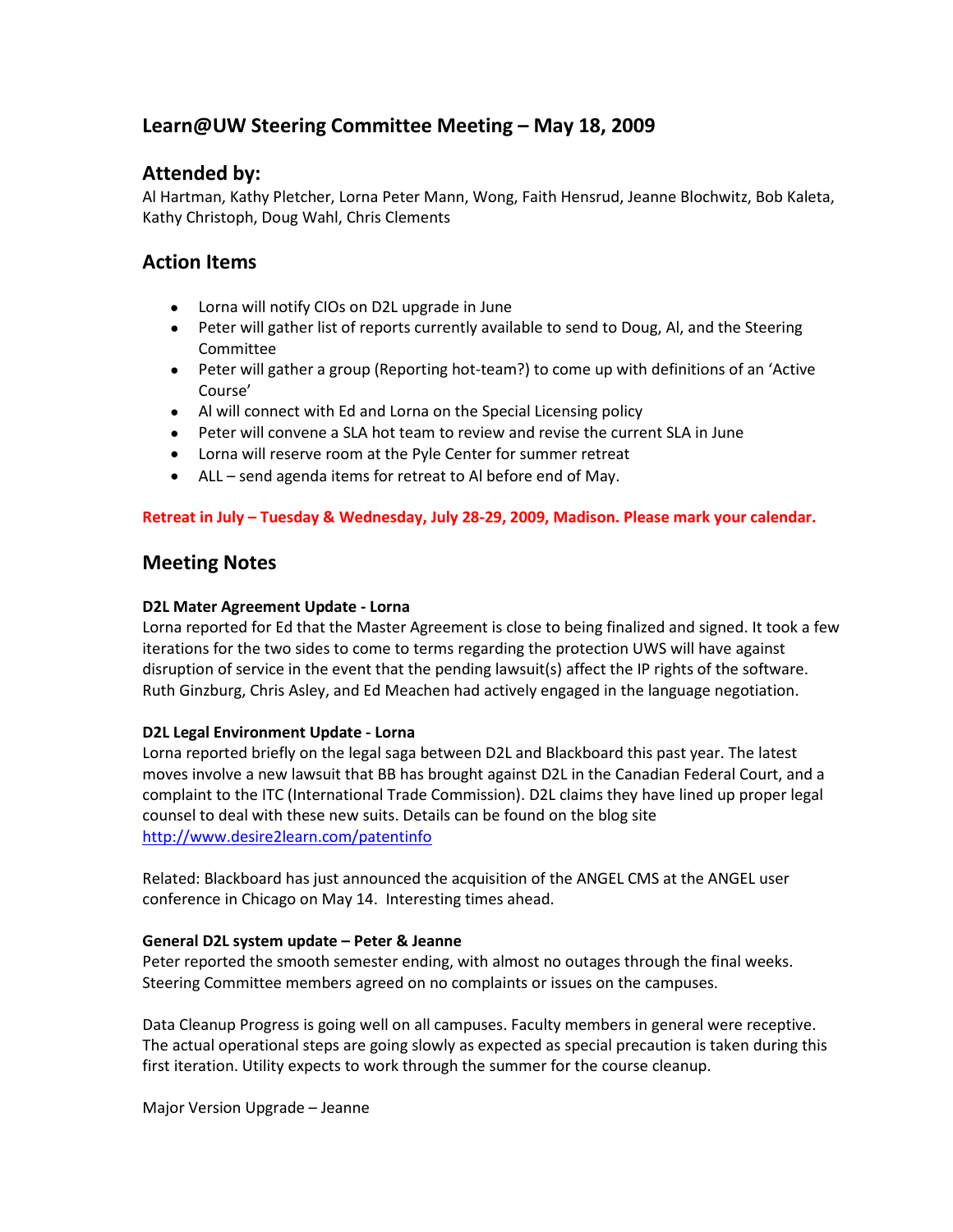8.41MR1 are scheduled as follows: Tuesday/Wednesday, June 15-16 (10-pm – 10am) – UWM Tuesday/Wednesday, June 24-25 (10pm – 10am) – UWS

The biggest change that affects user will be the use of WebDAV protocol. The change will affect a better security of the system. It will involve users having to use a new/different URL. Utility is working with D2L for the best option to implement. Also, many Mulit-State institutions will be doing upgrade prior to our schedule. We do not expect major issues.

#### **Reports**

#### Elwg-Life Cycle Planning Task Force – Jeanne

The group has met 7 times so far, had engaged in useful and interesting conversation. They are shooting for an end of July target date for a report and recommendation. Al suggested the group to come up with a draft report at the retreat so to use the committee as a sounding board first.

Elwg- Models for Provisioning e-learning systems Task Force – Peter

The group has met a number of times, with engaging conversation and research done by smaller subgroups. Also shooting for an end of July target date for a report to the Steering Committee

## Elwg – LOR – Lorna

Lorna reported the group also met regularly since January. They have gathered a lot of information regarding availability and use of repositories within the UW System. The group also conducted a system-wide survey with over 900 responses from faculty on their thoughts on importance of digital assets, use of repositories etc. The results will help guide the group in their final recommendations. D2LLR is still a product under consideration as they may meet the need of faculty who like to use a repository directly integrated with the CMS.

#### SLA Team – Peter

Peter got good responses from the Site-admins to participate in the review of the SLA. Will most likely call the group together in June, and divide work among the group, come up with a revised draft by August, and put in effect after final approval by the Steering Committee for fall semester.

#### D2L e-Portfolio – Lorna

Five campuses participated. The pilot is going slowly due to the compressed timeline and technical and policy issues. D2L will extend the pilot for 6 months which will give us one full year starting fall 2009. This will put us in a much better shape to plan the rollout to faculty. Bob Kaleta indicated there was a lot of interest at UWM from various disciplines in a program level, rather than just course levels.

#### D2L special licensing policy and usage –

Al will act on getting the group formed some time in the near future.

## **D2L Fusion 2010 – Kathy P & Lorna**

D2L came for site visits early May in Green Bay and Madison. Kathy, Lorna, Peter met with them in GB. They have not gotten back to us. They are watching for the 2009 Fusion registrations at St. Paul. Kathy will attend the 2009 Fusion to talk to their organizers. Al will talk to the Provosts regarding promoting the conference once confirmed.